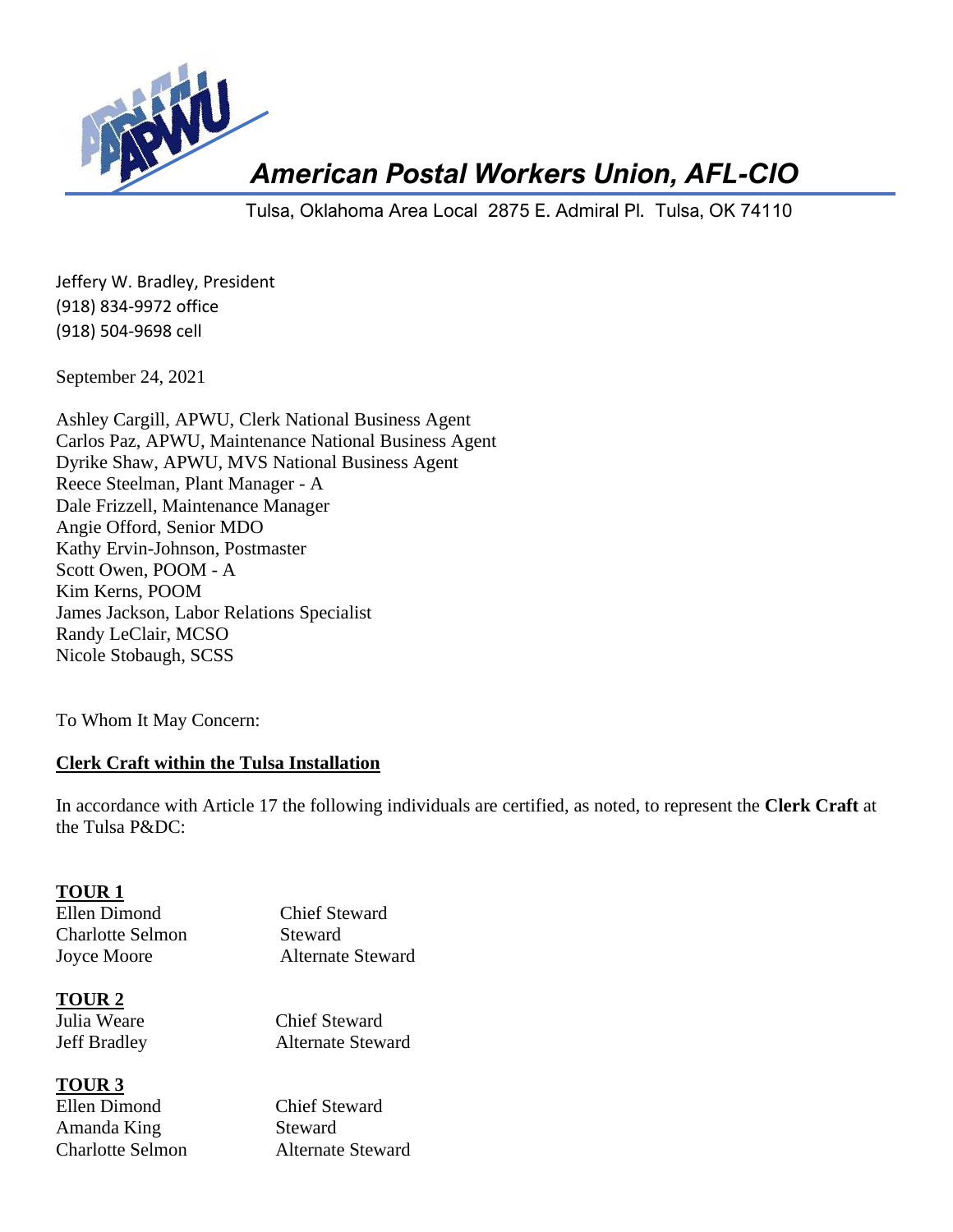In accordance with Article 17 the following individuals are certified, as noted, to represent the **Clerk Craft** at the following Stations and Branches within the Tulsa Installation:

| Chimney Hills     | <b>Jeff Bradley</b> | Alternate Steward - Julia Weare  |
|-------------------|---------------------|----------------------------------|
| Downtown (tour 1) | Julia Weare         | Alternate Steward - Jeff Bradley |
| Downtown (tour 2) | Julia Weare         | Alternate Steward – Jeff Bradley |
| West Tulsa        | Julia Weare         | Alternate Steward – Jeff Bradley |
| Northeast         | Teresa Steitz       | Alternate Steward - Tracy Cudjo  |
| Northside         | <b>Tracy Cudjo</b>  | Alternate Steward – Jeff Bradley |
| AMF               | Teresa Steitz       | Alternate Steward - Tracy Cudjo  |
| Jenkins           | <b>Billy Smith</b>  | Alternate Steward - Jeff Bradley |
| Sheridan          | Julia Weare         | Alternate Steward – Jeff Bradley |
| Southeast         | Julia Weare         | Alternate Steward – Jeff Bradley |
| Eastside          | Jeff Bradley        | Alternate Steward - Julia Weare  |
| Donaldson         | Julia Weare         | Alternate Steward – Jeff Bradley |
| Utica             | Julia Weare         | Alternate Steward – Jeff Bradley |
|                   |                     |                                  |

# **Maintenance Craft within the Tulsa Installation**

The following individuals are certified, as noted, to represent the **Maintenance Craft** at the Tulsa P&DC in accordance with Article 17:

#### **TOUR 1**

| <b>Chief Steward</b>     |
|--------------------------|
| <b>Alternate Steward</b> |
| <b>Alternate Steward</b> |
|                          |

### **TOUR 2**

| <b>Chief Steward</b>     |
|--------------------------|
| Steward                  |
| <b>Alternate Steward</b> |
| Alternate Steward        |
|                          |

### **TOUR 3**

| Paul Crawford        | <b>Chief Steward</b>     |
|----------------------|--------------------------|
| <b>Taron Overose</b> | <b>Alternate Steward</b> |
| <b>Charley Mose</b>  | <b>Alternate Steward</b> |

The following individual is certified, as noted, to represent the **Maintenance Craft** at the Tulsa Installation Stations and Branches in accordance with Article 17:

| <b>Chief Steward</b>     |
|--------------------------|
| <b>Alternate Steward</b> |
| <b>Alternate Steward</b> |
|                          |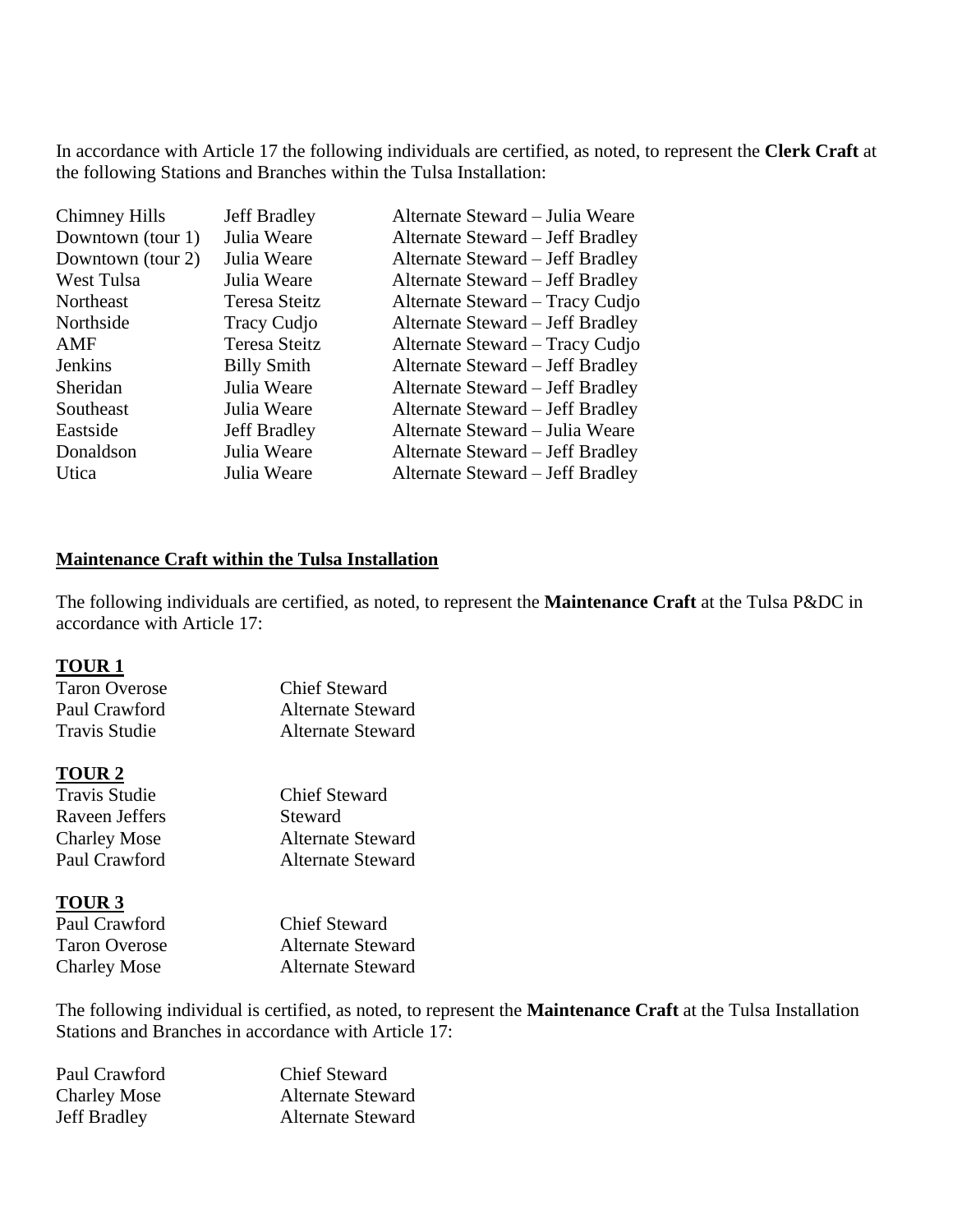# **Motor Vehicle Craft within the Tulsa Installation**

The following individuals are certified, as noted, to represent the **Motor Vehicle Craft** at the Tulsa Installation, in accordance with Article 17:

### **At the VMF:**

## **TOUR 2**

| Tony Helvy<br><b>Jeff Bradley</b> | <b>Chief Steward</b><br>Alternate Steward |  |
|-----------------------------------|-------------------------------------------|--|
| <b>TOUR 3</b>                     |                                           |  |
| $T_{\text{max}}$ , Halen          | $C1: C1:2:2$                              |  |

| Tony Helvy          | <b>Chief Steward</b>     |
|---------------------|--------------------------|
| <b>Jeff Bradley</b> | <b>Alternate Steward</b> |

## **At the P&DC:**

| Nathan Villines     | <b>Chief Steward</b>     |
|---------------------|--------------------------|
| <b>Jeff Bradley</b> | <b>Alternate Steward</b> |

In accordance with Article 17 the following individuals are certified, as noted, to represent the **All Crafts** at the following Area Offices represented by the Tulsa Area Local #1348:

| Afton                    | <b>Jeff Bradley</b> |                                        |  |
|--------------------------|---------------------|----------------------------------------|--|
| <b>Bartlesville</b>      | Tamara Smallwood    | <b>Alternate Steward: Jeff Bradley</b> |  |
| <b>Bartlesville East</b> | Tamara Smallwood    | <b>Alternate Steward: Jeff Bradley</b> |  |
| Bixby                    | <b>Marty Rozene</b> | <b>Alternate Steward: Jeff Bradley</b> |  |
| <b>Bristow</b>           | <b>Jeff Bradley</b> |                                        |  |
| <b>Broken Arrow Main</b> | George Goodwin      | <b>Alternate Steward: Jeff Bradley</b> |  |
| <b>Broken Arrow East</b> | George Goodwin      | <b>Alternate Steward: Jeff Bradley</b> |  |
| Chelsea                  | <b>Jeff Bradley</b> |                                        |  |
| Claremore                | <b>Jeff Bradley</b> |                                        |  |
| Cleveland                | <b>Jeff Bradley</b> |                                        |  |
| Collinsville             | <b>Jeff Bradley</b> |                                        |  |
| Commerce                 | <b>Jeff Bradley</b> |                                        |  |
| Cushing                  | <b>Jeff Bradley</b> |                                        |  |
| Delaware                 | <b>Jeff Bradley</b> |                                        |  |
| Depew                    | <b>Jeff Bradley</b> |                                        |  |
| Foyil                    | <b>Jeff Bradley</b> |                                        |  |
| Glencoe                  | <b>Jeff Bradley</b> |                                        |  |
| Glenpool                 | <b>Jeff Bradley</b> |                                        |  |
| Grove                    | <b>Jeff Bradley</b> |                                        |  |
| Hallett                  | <b>Jeff Bradley</b> |                                        |  |
| <b>Jenks</b>             | <b>Jeff Bradley</b> |                                        |  |
| <b>Kaw City</b>          | <b>Jeff Bradley</b> |                                        |  |
| Kiefer                   | <b>Jeff Bradley</b> |                                        |  |